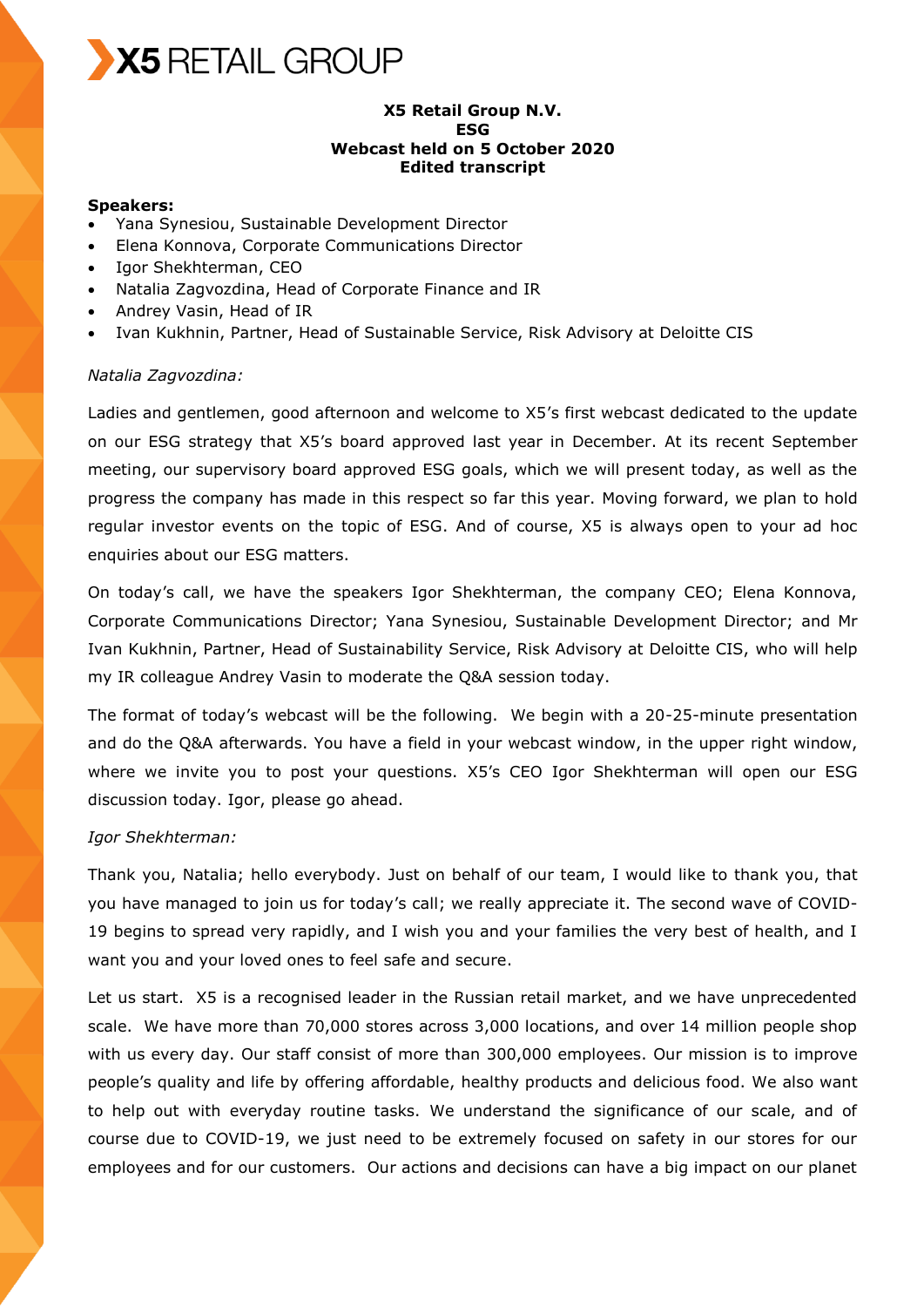and society, and we understand that. This is one of the reasons why we have put sustainable development at the core of our business.

In December 2019, the supervisory board approved the company's sustainable development strategy. Just a couple of weeks ago, we approved targets and metrics for each of our goals. Today, we will share them in our presentation. I am happy that our ESG strategy is an important part of the general X5 strategy that we have developed for 2020-2023. Part of our strategic targets connect directly to our ESG metrics. We will give you our progress in sustainable development, at least twice a year, at the level of the supervisory board. We believe that our efforts will produce important results for X5 and for our stakeholders.

We choose to use UN's 17 sustainable development goals as a framework for our strategy. These 17 SDGs are recognised around the world, as the most universal and comprehensive framework, when it comes to ESG. In fact, since March 2020, we became the first Russian retailer who officially joined UN global compact, to show our long-term commitment. We have done a detailed analysis to identify the goals that are most relevant for our company. We selected the ones where we will have the greatest positive impact on the environment and society. We also relied on the opinions of our customers and employees. We conducted research and surveys regarding which areas are most relevant to where.

As a result, we decided to focus on four main goals. By working towards these goals, we will also have an indirect impact on achieving our seven secondary goals. So, X5 will focus on our four goals. Zero hunger: through our support of local commitments, communities, which includes the development of social investment and charitable projects, such as Food Drive. Health and wellbeing: we already promote a healthy lifestyle; we offer a wide selection of high-quality and healthy goods. We are also expanding our assortment in the fresh fruits and vegetables and healthy lifestyle categories. Decent working conditions and economic growth: X5 employs over 300,000 people; we aim to ensure decent working conditions and equal opportunities. We also want to provide them with meaningful career development opportunities. And finally, promotion of rational use and sustainable consumption of resources. We must do our part to contribute to the global environment issue. We will do this by setting development goals and delivering on specific targets, in areas like reducing CO2 emissions, energy efficiency, lower waste generation, recycling and development of our sustainable supply chain.

X5 goals are also in line with the Russian National Development Goals that were set this July. For instance, by supporting our community and promoting a healthy lifestyle, we contribute to the Russian national goals of preservation of health and wellbeing. Our work on the sustainable use of resources will help ensure a comfortable and safe living environment. Since approving our strategy in December 2019, a lot has already been done. We have been developing specific metrics to monitor progress. Those metrics were incorporated in our strategy to 2023, and now we have our main focus in the near future, but we also have not waited to start working on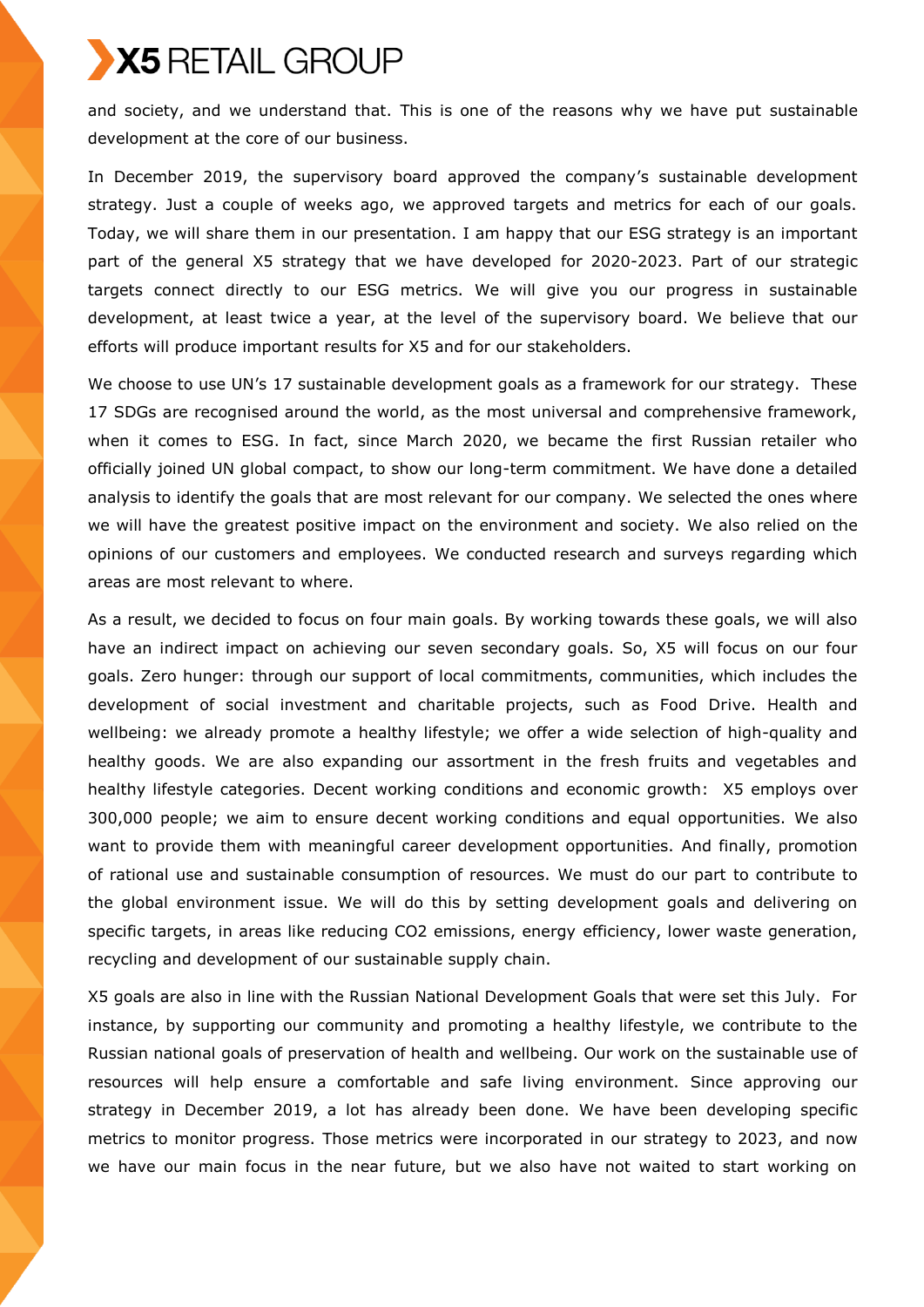achieving certain milestones. Elena and Yana will share more information on that in a few minutes.

Before I hand it over to them, I wanted to share our long-term vision for sustainable development in our company. We will call this "30 by 30." As I said earlier, sustainable development has become part of our core decision-making process. It is integrated into our entire e-business process. Our commitment goes beyond certain points. We have a clear vision of what we want to achieve by 2030, with the long-term goals included. 30% reduction of CO2 emissions for scope 1 and scope 2. Further renewable energy in our own logistics operation. Such a reduction of waste generation to retail sales co-efficient. And we aim to achieve an annual growth rate in the number of families supported through our Basket of Kindness as high as 30% in some years.

We are also committed to monitoring the responsible origin of suppliers' goods, expanding our assortment of healthy lifestyle products, maintaining a number-one position in employee ratings among Russian food retailers, and ensuring the implementation of the property standard for the Organisation of Healthy and Safe Workspace for our employees.

These goals are clearly ambitious, but we believe we are already on the right path to achieving them. You must actively maintain a dialogue on sustainable development and social responsibility. For this process, society gives X5 its license to operate. In the modern world, a company has to deserve and prove its right to do business. We can do this through dialogue and contribution to solving the issues. This approach will help ensure the long-term sustainability of our business. As a market leader, we understand that we are not only responsible for our activities in society; in many ways, we set the bar for the entire industry. We are committed to helping those in need. Helping our customers to be more eco-friendly and to practice responsible consumption and resources usage, and help them lead healthy lives.

Thank you for your attention. Now, Elena will share some of the details, on the metrics we have set until 2023.

## *Elena Konnova:*

Thank you, Igor. As Igor has mentioned earlier, we have made a lot of progress in bringing our strategy to life. When doing so, we have had two main work streams. Firstly, assessing our processes to set targets and develop specific methodologies. And the second stream consisted of practical actions like piloting and launching numerous projects. For instance, we piloted a number of projects in the ecological sphere, such as recycling plastic bags and baskets, informing and educating our customers and teaching our employees. You can find all the details on the progress in our sustainability report on our website. Yana will also give some flavour on those projects later on. One of the key things that have been achieved is setting up specific metrics for each of our ESG goals until 2023.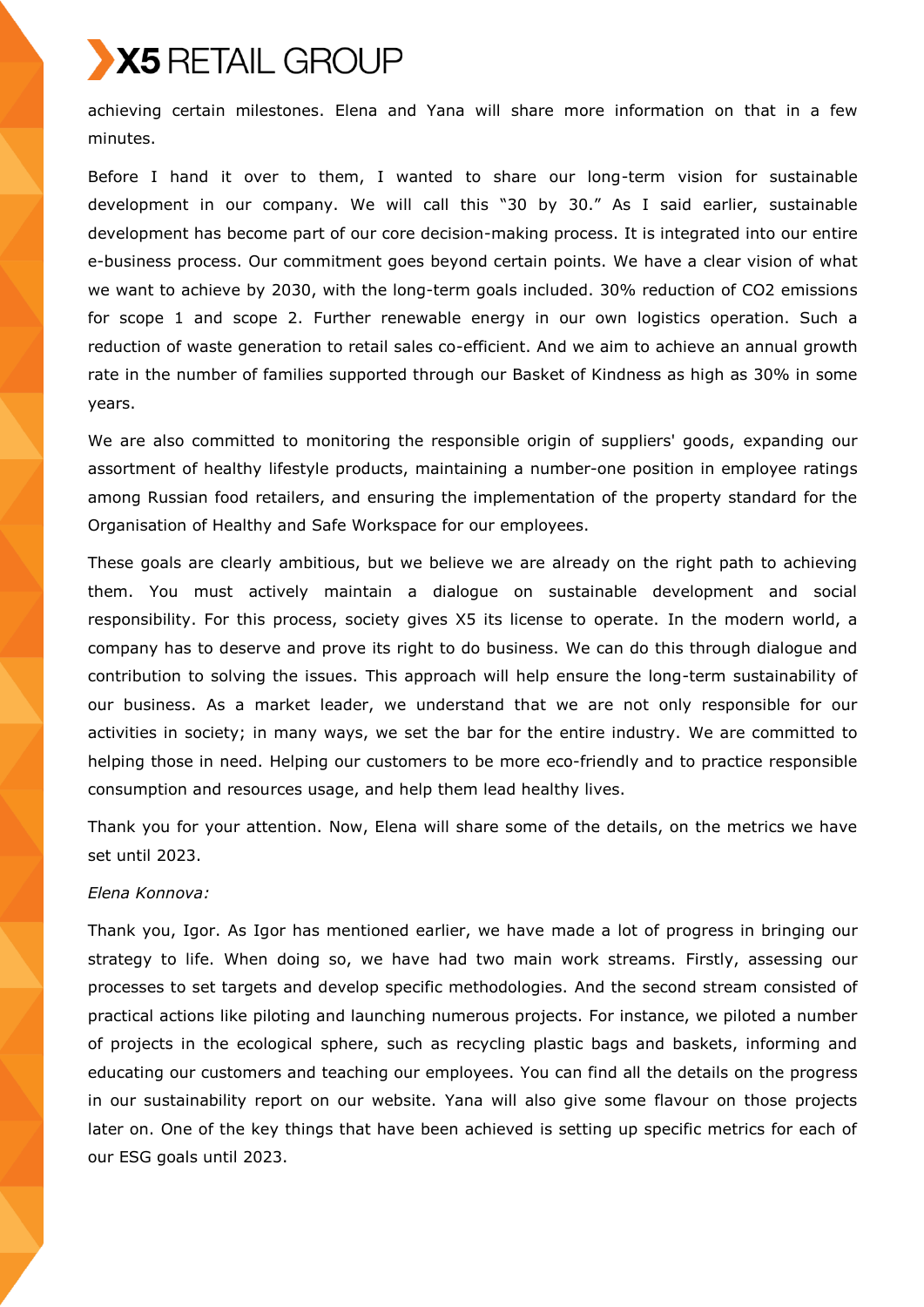A few words on how these were set. We have done a comprehensive exercise in understanding our processes to really identify gaps and the areas for improvements. Having worked closely with responsible functions across the company, as well as external experts, we set quite ambitious but achievable targets for each of our ESG goals.

One of our four goals is to promote rational use of resources and sustainable consumption. The goal is quite extensive, as it covers different areas including waste management, emissions and others.

If we talk about emissions, we have made an audit to understand what emissions we have. We calculated our scope 1 and scope 2 emissions, according to the international GHG protocol for 2018 and 2019. It has shown up in a lot of international benchmarks. While our reduction for 2019 was 3%, we want to further reduce our emissions to 10% by 2023. We also are keen to start using renewable energy in our operations. We're currently piloting a switch of a few of our DCs to green ones, and based on that, we will be able to set the target. We have set a few other targets in regards to rational use of resources.

If we talk about waste reduction; here we identified three main targets. Firstly, we aim to send up to 95% of our recyclable solid waste to be recycled. We want to decrease the share of waste to retail sales by 10%, and we want to increase the amount of food waste sent for utilisation to 40%. The food waste recycling initiative is actually quite new for us; we only started it a year ago, and it is proving to be very successful, and we want to continue growing it.

If we talk about a sustainable supply chain, we have focused on both the packaging of products, as well as the origin of where the products came from. To better understand the matter, we took a step back and did a deep dive into what kind of certificates are out there, and what constitutes sustainable packaging. And there is no uniform Russian guideline. We relied on European guidelines that outline their recommendations as well as a number of western benchmarks. We asked our top 30 suppliers, to understand their perspective on the matter, and then led a public discussion with all the shareholders from the value chain, from the producers of raw materials to the recycling companies, to discuss their opinion on those two subjects. And we together verified what sustainable packaging was.

Based on all that was done, we identified the recommended certification as well as our definition of sustainable packaging, and we added that to our web purchasing policy. And now, we are in open dialogue with our suppliers on what products they already have in this packaging, and what we need to be further improved. Having done all of that, we will be able to set the target of how many of our suppliers will have sustainable packaging or certified products by 2023.

However, the next step we want to achieve is to calculate the actual number of SKUs on our shelves that fit the criteria of sustainable packaging or come from a sustainable origin. Once we do this, we will be able to enrich our metrics further. For our private label, we managed to complete this calculation. We analysed over 200 suppliers that produce for us over 2,000 private-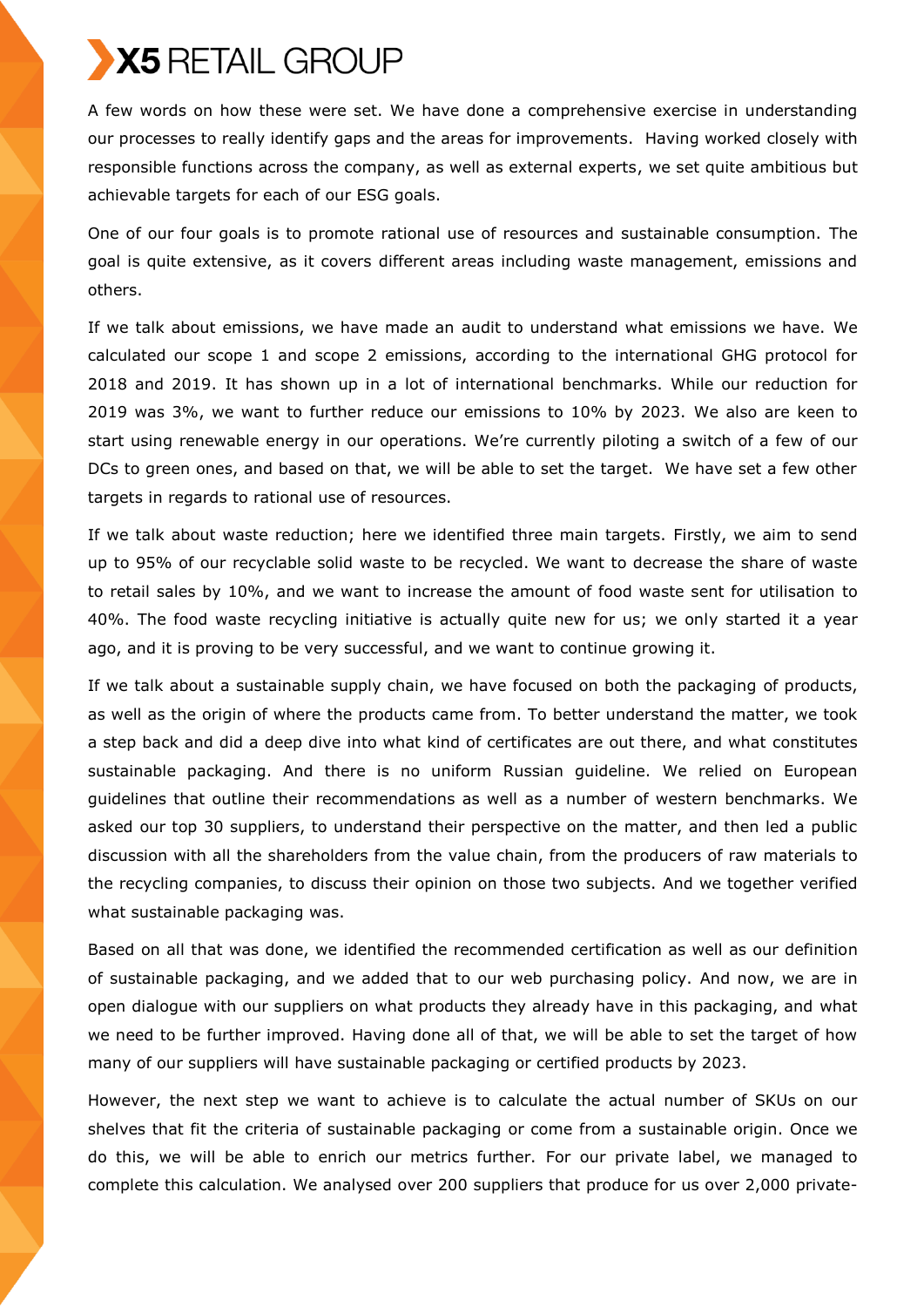label SKUs. Based on their analysis, we believe that we can achieve over 15% of private-label products with sustainable packaging in 2023.

Let's move to our next goal: health and wellbeing. Our goal is to promote a healthy lifestyle and ensure the availability of high-quality healthy products. If I talk about our goal of health and wellbeing, the main metrics we chose was a share of fresh fruits and vegetables which we are planning to grow to 50% by 2023. We are also going to focus on the expansion of our healthy lifestyle assortment. The next goal is supporting communities through increased social investments and charitable programmes. The main metrics are related to our current programmes. We want to double the number of families that receive food aid, and we also want to make sure that our footprint is growing. We have all of our Pyaterochka stores engaged in a missing persons initiative. We are planning to develop a new programme as part of the updated CVPs of our retail chain and come back with more metrics once those programmes are finalised.

Last, but not least, is our goal to ensuring decent working conditions and equal opportunities for employees. We want to focus on growing our employee engagement, which is a comprehensive metric included in various aspects of work environments. And we want to make sure that we are employer number one in Russian retail rankings. We also want to make sure that all of our workplaces for employees are made to be healthy and safe. The work that we have done did not go unnoticed, and we saw major improvements in our ESG ratings over last year. For instance, the MSCI rating upgraded us to a BB rating, while Bloomberg and RobecoSam gave us up to a 4% increase in score. According to one of the oldest investor ratings, Institutional Investor, X5 was named the best ESG company in the emerging EMEA region this year, overtaking 92 others.

Now I would like to hand things over to Yana, who will give more flavour around the progress we made over the last six to nine months.

## *Yana Synesiou:*

Thank you, Elena. As my colleagues pointed out, a lot has been done to set out targets, but it wasn't the only area that we worked on over the last few months. For example, to promote responsible consumption and rational use of resources, we focused a lot on reduction of waste sent to landfills. This we approached from a few angles. Firstly, we conducted a detailed risk assessment of waste management processes across our company. We did this through an internal audit of our sites and facilities. We benchmarked our processes against the best across retailers, and calculated total waste by type and function in order to better understand the most relevant metrics and targets. We implemented the new waste minimisation policy, and a waste minimisation procedure with clear identifications of roles and responsibilities for relevant parties. We have also designed a waste management training, to educate our employees better on the updated processes and standards.

Those efforts are again backed by numbers, for example, we increased the amount of solid waste recycle by 35% over the last year, as well as tripling, that is increasing three times the amount of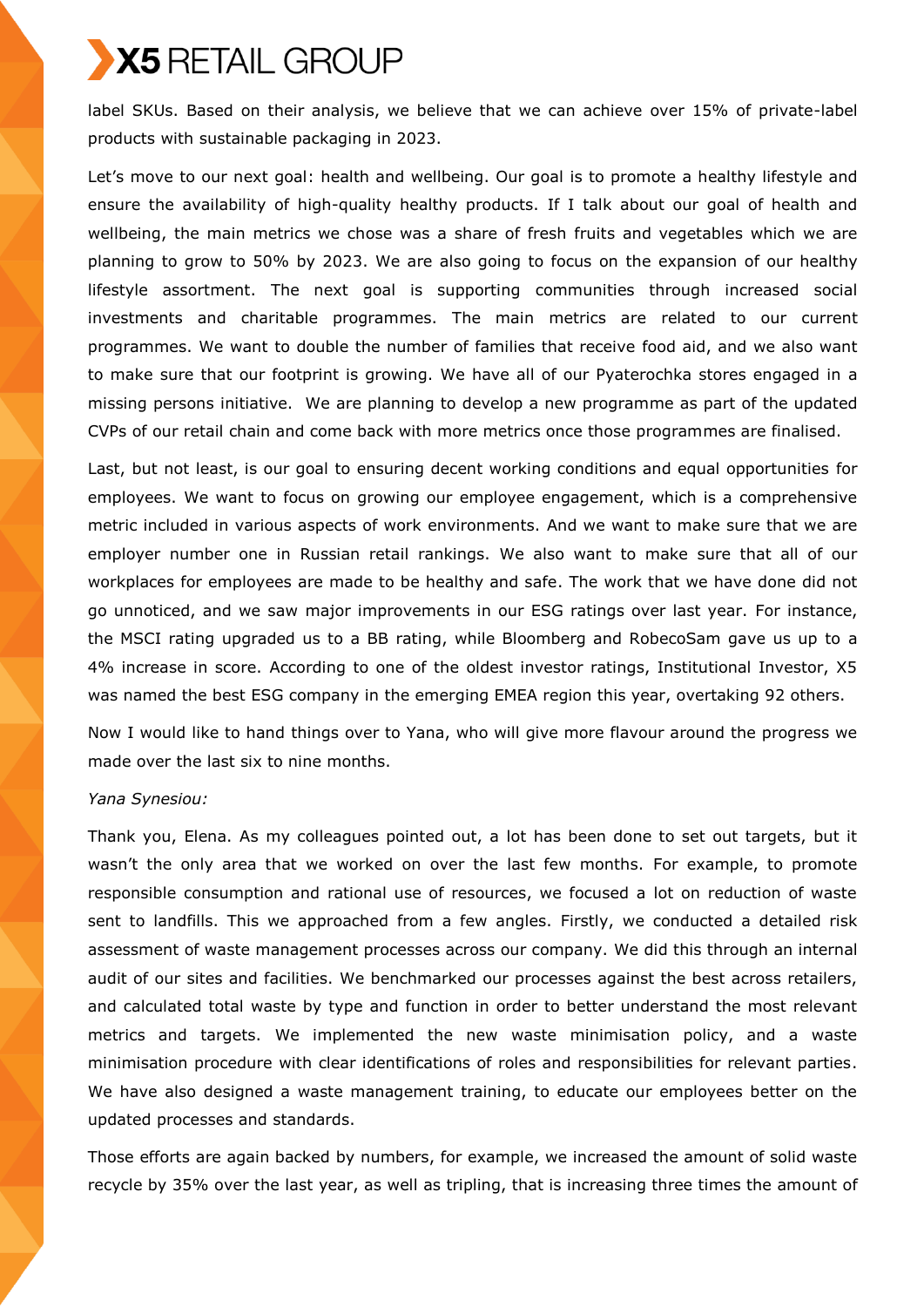

food waste sent for reprocessing. In 2019, we transferred over 13,000 tonnes of unsold products to farmers, and the number is now growing in double digits year-on-year. We are actively developing our waste collection infrastructure. For example, our e-commerce store Perekrestok.Vprok launched a plastic bag collection service when delivering orders. All of the bags collected then get sent to recycling. We are also piloting our reverse vending machines, so far, in a six-month period, we have managed to collect over 750 kilos for recycling. Following the pilot project, and based on our customer feedback, across the retail chain, we have produced a plastic bag containing 35% recycled material. Now, it is a compulsory requirement for all of our suppliers to use a high content of recycled materials.

The same process is happening in Pyaterochka now. To reduce consumption of disposable plastic further, we have implemented a project, to promote reusable bags and weighing sacks for fruits and vegetables. We encourage the purchasing of those bags through increasing the loyalty points for our customers. In six months of 2020, X5 retail chains sold more than two million reusable bags and over 145,000 reusable weighing sacks for fruits and vegetables. Our new concept stores use shopping baskets made completely of recycled material, and it is a mandatory requirement for all of our new stores.

Another important area is reduction of energy consumption. As Elena mentioned, we have conducted a detailed calculation of our greenhouse emissions, according to the best in-class GHG standard. We calculated the figures for 2018, and 2019, and realised that we are actually on par with the best in-class international retailers, which gives us a very solid base to start from. Thirdly, through our responsible supply chain, we developed a detailed recommendation on packaging and certification. We went through a comprehensive process that Elena talked about, and became the first retailer in Russia to publish the recommendations. We issued separate educational materials to all of our suppliers. We have implemented a dedicated sustainable development course for our commercial functions internally and for external business partners, to make sure that everyone is aware of the right focus.

Our next step is to give out detailed recommendations for each of the separate categories, then we can incorporate the specifics of the category into our recommendations. It is very important for us to educate our customers and employees on sustainable consumption. To do so, we launched an interactive course with UNITAR and Danone, and within the first few weeks, over a thousand people have gone through that course. In order to establish an ongoing channel with all of our customers and receive their feedback, we have now incorporated a number of ESG related questions into our NPS tracker. So, from the first quarter of 2021, whenever we go through an NPS tracker, questions, such as where the customers believed that X5 was helping them live a sustainable life, will be asked on a continuous basis.

For our goal of health and wellbeing, we started a big pilot of healthy lifestyle corners in the supermarkets. We also launched a number of other products, such as a Nutritious Food Basket, which is a set of food products that provide the recommended daily intake of calories, proteins,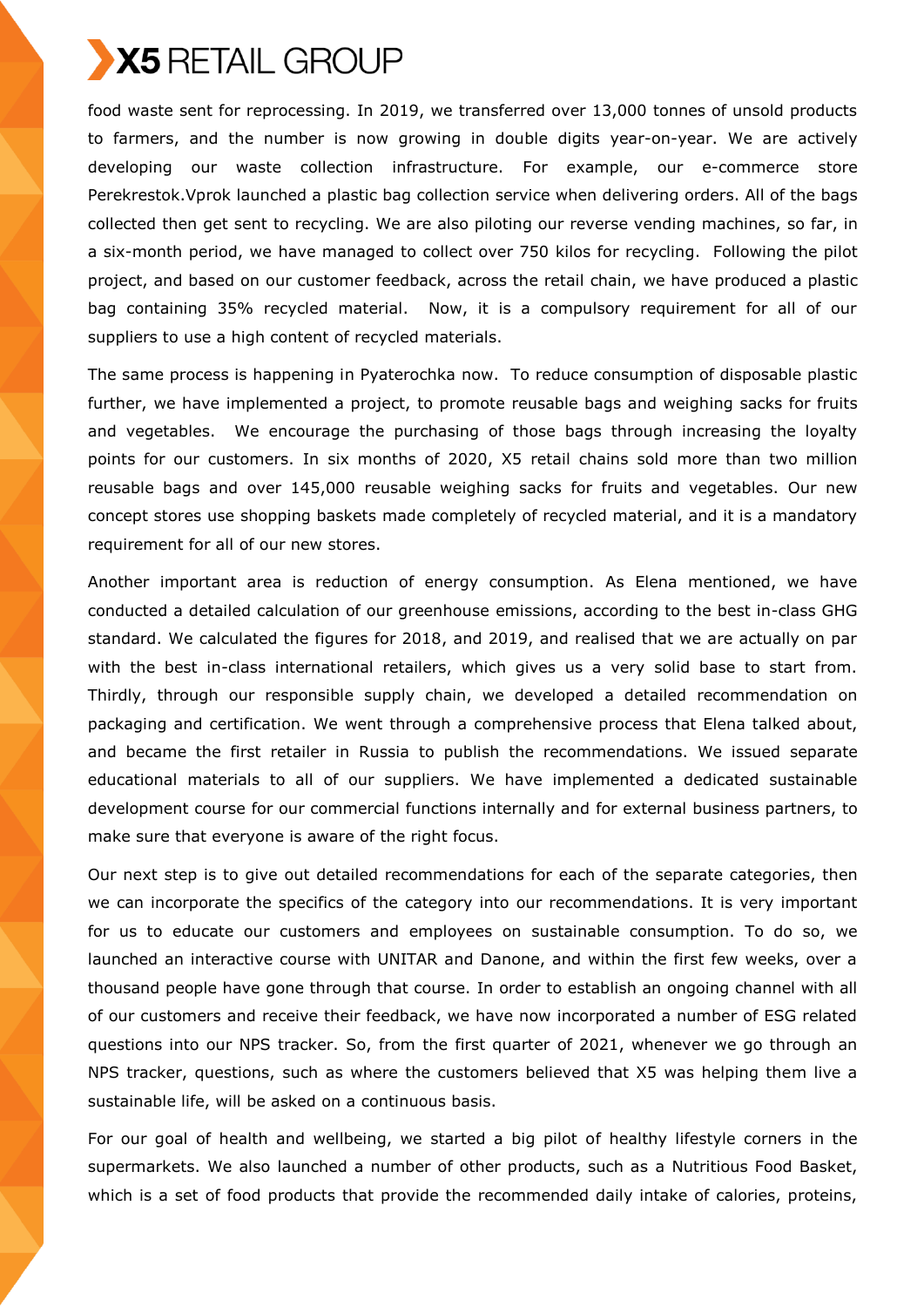

fats and carbohydrates for a month for an adult. The other interesting project that we have launched is a healthy habits route, which is basically an in-store route that helps highlight with special signage, the products that support a healthy and balanced diet, as well as motivating customers towards responsible consumption and rational use of resources.

If we talk about our goal of supporting employees, we actually launched an online course on sustainable development and this course has already been made mandatory for all of our office and stores employees. The course helps the employees to understand what sustainable development is and what X5's strategy is, and really points out what each and every one of us can do to make it better. We will continue to run programmes in the following areas; developing corporate culture and values, boosting employee engagement, as well as heavily focusing on feedback channels, such as eNPS and CSI.

In 2020, X5 introduced a system of grades to make its position and capability requirements more transparent for everyone. We changed the way we arrange and design staff break areas, so our new concept stores feature more spacious, better equipped, more functional and comfortable staff areas. Moreover, during the COVID-19 outbreak, we were one of the first companies in Russia to arrange for 95% of our office employees to work remotely, starting from March 2020. We also managed to launch a Home Office project, enabling our employees to mix office and remote work whenever they wanted to. And last but not least, for our goal of supporting local communities, we have advanced our effort in our current programmes; that is the Basket of Kindness and our social programme to help find missing people.

X5 gathered nearly 145 tonnes of food, that is over 24,000 food sets, and donated them to people in need, as part of our Basket of Kindness Project. We also helped over 700 people return home as part of our programme for lost and disoriented people. Moreover, during the COVID pandemic, we have launched a number of initiatives to support our local communities, that includes scheduling a Basket of Kindness, the supply of a various number of parcels, whether it was 3,500 parcels to doctors or free delivery of teas and coffees to hospitals and to other medical workers. As you can see, a lot has been done for each of the goals, and I can go into more detail, if needed, so do let me know if you have any questions.

#### *Ivan Kukhnin:*

Hello everyone, thanks a lot Igor, thanks a lot Natalia, Yana and Elena. First of all, thanks for having me here. I guess, look, we see a very big rise in interest in ESG from many companies we work with, and I think it all really boils down to two things; responsibility and transparency. And I think on transparency, many Russian companies do well, you know, they report a lot and disclose a lot, however it's on responsibility, I think, where the business needs to do better, and I'm thrilled to see that you followed up on your strategy and you're presenting your goals and you've got your ongoing progress monitoring and reporting, and I think that's the appropriate approach to ESG, because it's not something which can be fixed quickly, it's something which needs to be continuously worked on.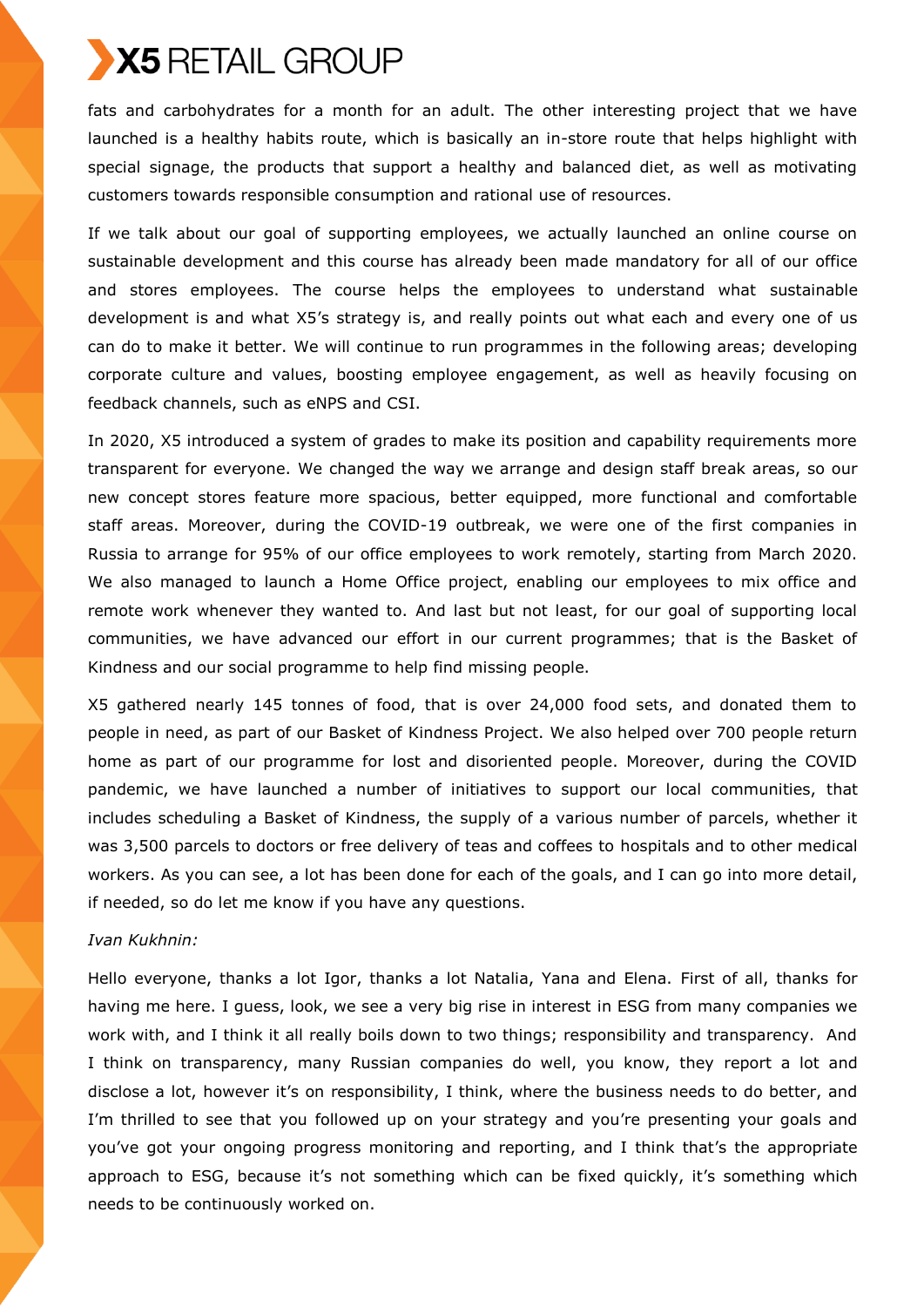With that in mind, I think I want to ask a first question to Igor. Igor, do you observe changes in the expectations of your stakeholders, with respect to sustainability, or is the new strategy just largely responding to the interest of investment?

## *Igor Shekhterman:*

Okay, thank you for the question; we see a growing interest in certain ability from many different stakeholders, not just investors. For example, our customer want us to use more packaging from recyclable materials and go for more health food options. Our local communities want a responsible approach to waste and social support programmes. Regulators and our employees want us to provide safe and rewarding job opportunities. So, with our new sustainability strategy, we want not only to respond to our stakeholder's interest in sustainability but to exceed their expectations.

In our view, this is good for business and good for our investors. So we are glad that our investors are asking more questions about ESG. We have seen interest from investors in topics like our approach to plastic waste, our corporate governance practice and our ESG ratings. In return, we will continue to listen to feedback from investors and we will keep improving the depth and frequency of our non-financial disclosures. Many of the regulators' priorities are also aligned with sustainability, such as legislation on product quality and the environment. The regulators also expect us to show a responsible approach to our local community, especially in the areas next to our stores.

## *Ivan Kukhnin:*

Thank you. I guess my next question is going to be about governance. Clearly environmental and social topics often get the most attention in discussions about sustainable development. As a result, we feel that governance or the "G" of the ESG, often gets less attention. What is X5 doing to strengthen its governance of sustainability issues?

## *Igor Shekhterman:*

Firstly, it is important to say that X5 has, for a long time, followed leading corporate governance practice. And in general our strong approach to cooperate governance has been recognised by rating agencies. Talking about our sustainability strategy, our board members already have many years of experience in implementing these strict initiatives in the retail industry. We therefore already have a strong governance structure to help us achieve our goals. Looking to the future, we understand that the growth of sustainability means that the roles of the management and the board are changing. We therefore plan to review our current governance practice for ESG and to make sure we are up to date on international best practice.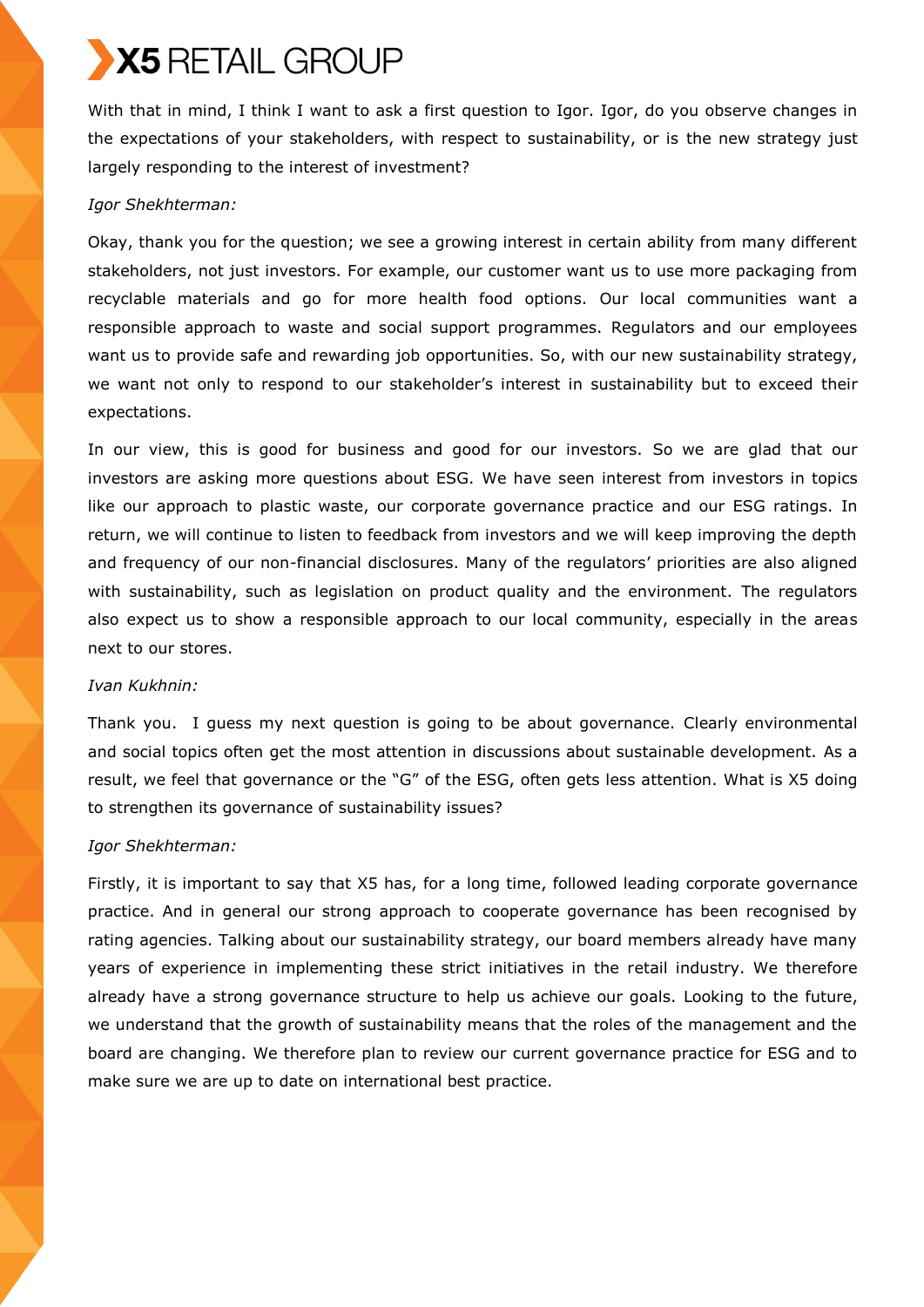

## *Ivan Kukhnin:*

Thank you Igor. I think I couldn't miss the question about COVID. Clearly it's a very important item on the business agenda, so with the COVID-19 pandemic, which has tested many companies' risk management systems, how would you assess X5's performance?

#### *Igor Shekhterman:*

The pandemic clearly presented significant questions and challenges for the whole world and for our company, but we are satisfied with how we responded and continue to respond to the crisis. In particular, we were quick to strengthen safety measures, because our number one priority is the wellbeing of employees and customers.

In terms of risk management, I am glad to say that our risk management department was closely monitoring the pandemic from its early stage, which helped us prepare different scenarios and take action by increasing stock of socially important goods. Also, thanks to our digital transformation project last year, we transfered around 90% of our office workers in Moscow to remote working within a week in March after the announcement of lockdown in Moscow region. We then quickly increased this figure to almost 100%. So overall I think it is fair to say that our performance has been impressive.

#### *Andrey Vasin:*

Thank you Igor. I think we have a few questions from the participants. The next one would be to Elena, I suppose. How do you plan to implement your renewed sustainability recommendations for suppliers? And what will you do if the supplier does not adopt X5's recommendations?

#### *Elena Konnova:*

Thank you for the question. You are right that our sustainability recommendations for our suppliers are not yet obligatory requirements. These recommendations cover topics like environmental and social certification and packaging. We understand that implementing new sustainability practices take time, and so as a first step, we have prepared these recommendations based on things like our own policies and industry best practices. We also did a survey of our three largest suppliers. As I said, our suppliers can therefore use our recommendations to understand our expectations for ESG performance.

In terms of next steps, we will monitor our suppliers' performance. Based on the result of this monitoring, we will decide how we can work with suppliers to improve ESG performance. And we are planning to make detailed recommendation for each food category. I can say that we will move gradually but persistently in this area.

#### *Andrey Vasin:*

Thanks Elena. So, the next question probably to Yana. Can you please provide some more information about X5's initiatives on health foods?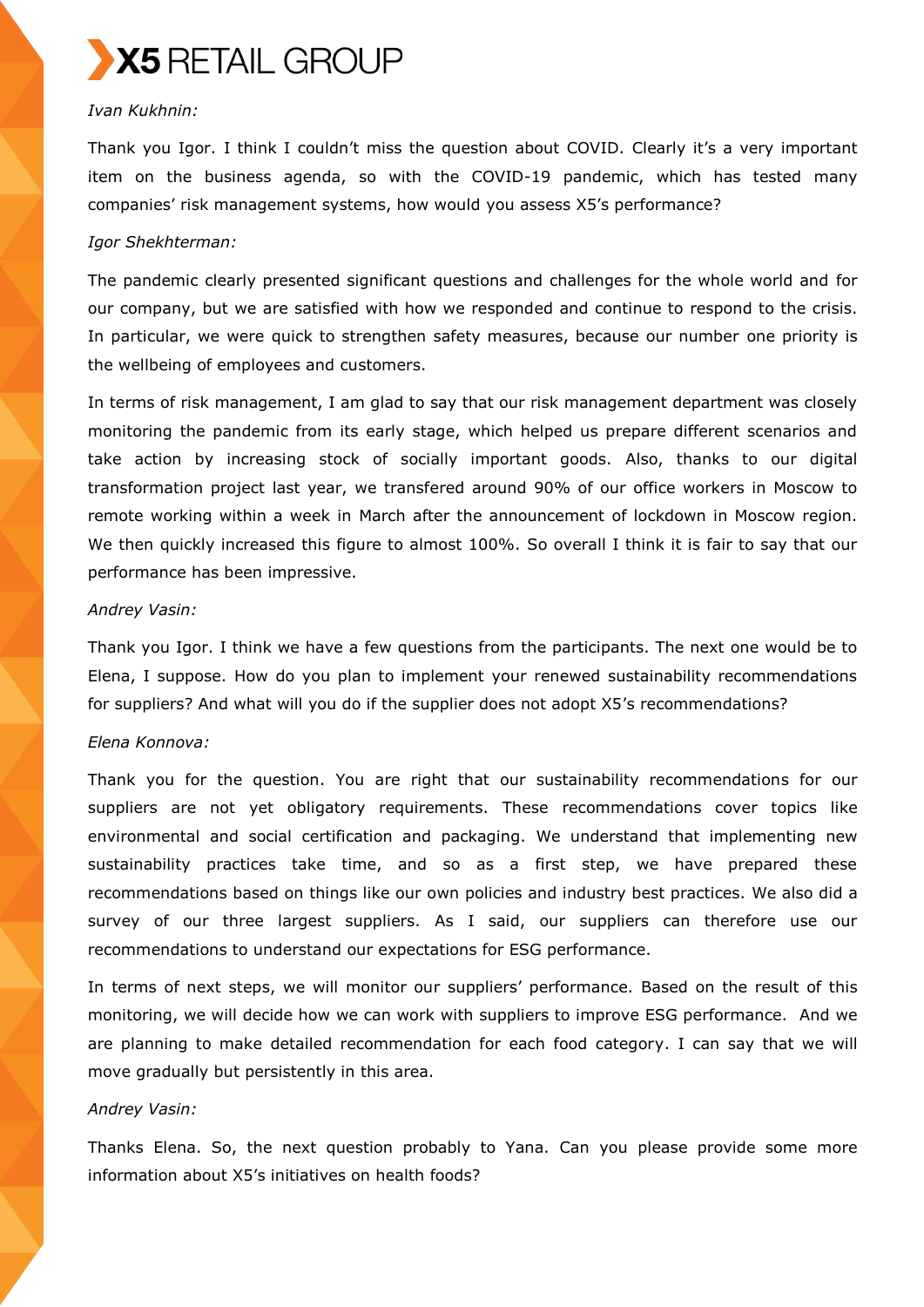

## *Yana Synesiou:*

Absolutely. So, if we talk about healthy lifestyle and healthy foods, we actually see the healthy eating trend is becoming more and more popular in Russia, and especially in Moscow. And in general, the popularity of specialised retailers offering healthy food options is growing. At X5, we have targets to increase the share of fresh and healthy foods in our assortment, as Elena mentioned earlier. For now, we define first our understanding of what health and nutrition is. However it is only the first step and really is the driver to move towards a full picture of what healthy diet is and how a healthy platter might look like.

At the same time, as I mentioned earlier, both Pyaterochka and Perekrestok launched a number of projects, focused on developing special areas in our stores for healthy foods. The idea is to help customers find the healthy options more easily and inform them about the potential benefits.

#### *Andrey Vasin:*

Thanks Yana. The next question, I think Elena, maybe you'll take it. Your environmental targets were interesting, in particular a few companies in Russia are participating in renewable energy projects. How do you plan to achieve your goals in this area?

#### *Elena Konnova:*

For greenhouse gas emissions, our target is a 10% cut by 2023. We made this target based on analysis of opportunities for better energy efficiency. In terms of renewable energy, the industry overall is still immature, and there are very few examples of a successful switch to renewable energy. But we are currently piloting the switch of nine DCs in Pyaterochka to green energy. If they are successful, we will be moving another five by the end of this year, and we are also planning to pilot a transfer of another four in Perekrestok. We will then have more concrete details on our renewables initiatives in the second half of the next year. It is early days but we see great opportunities through energy efficiency and renewable energy. That's why we have set a more ambitious target, to reduce our emissions by 30% by 2030.

#### *Andrey Vasin:*

Thanks Elena. The next question is, what is staff turnover running at this year? Yana, maybe you'll take this one.

#### *Yana Synesiou:*

Absolutely. Staff turnover is actually an area where we're making a lot of progress. So, in 2019, staff turnover fell to around 49%, from 69% in 2018. And the unaudited figure for the first half of 2020 is 42%. Just to give you a comparison; the Russian average in the retail sector is about 50%, so we're better than the average already. We're also aiming, of course, for further improvement. For example, improving staff turnover is a part of the short-term incentive scheme for our management team. We have also developed a plan to improve HR management and recruitment, and other incentive schemes. So in brief, our actions here are targeted at the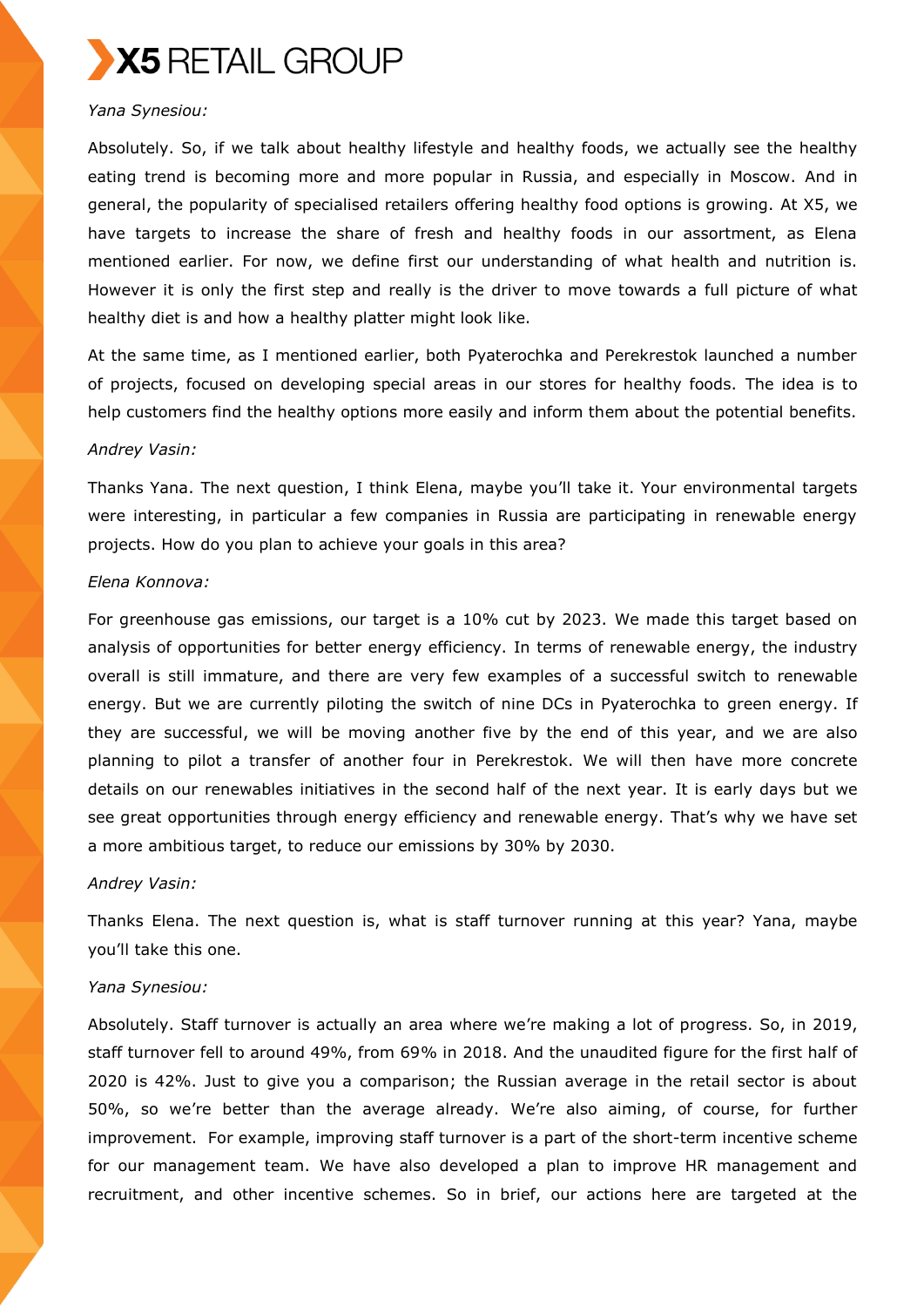different areas of our business. For example, to support the technological development of X5, in what is a very sought after industry, we have focused for several years now on recruiting and retaining talented IT professionals.

## *Andrey Vasin:*

Thanks Yana, and maybe one more to you. Your target is for 50% of assortment to be fresh by 2023, what is it now? As the target sounds high, how realistic is it? Can customers have healthy options that are not fresh?

## *Yana Synesiou:*

I think it's two questions here. Thank you Andrey. So, if we talk about the target for 2023, actually a lot of work has been done to really understand the baseline right now. Right now, our number is over 30%. So what we did in order to set our target is we analysed over 2000 private label SKUs. We interviewed over 200 private label suppliers. Those two inputs helped us understand where we are now, and really set the target for the future. Obviously we are doing it together with our suppliers, so it's a joint process.

In terms of your second question of healthy options not just being fresh, you are absolutely right. So, fruit and vegetables are a big part of it, and are important, but we're aiming at a healthy food platter, so really a balanced ratio of the food that people are eating. And here, internally, we have developed a number of criteria, I would say, that help us identify what is potentially balanced for a healthy platter. However, as I mentioned, it's the first step. So the criteria are helping us sort of drive the agenda forward, but as we are maturing and developing together, we're doing it with a lot of stakeholders within the country, we're involving a lot of experts, nutritionists, dieticians, we will have a better understanding of balanced nutrition and a balanced platter.

## *Andrey Vasin:*

Yana, thank you very much. I've got another question for you Elena. We heard Igor's perspective on COVID-19, and its impact on the business and how your risk management system coped with it. Can you please comment, has COVID impacted the development of your sustainability strategy?

## *Elena Konnova:*

In general, no. Firstly, our supervisory board improved our sustainability strategy in December last year, so before the start of the pandemic. Also, employees and communities are two of our four ESG priority areas that we chose last year. So, our response to COVID, like safety equipment for our staff and support to local communities, all fit with our long-term sustainability strategy. In other words, we see our sustainability strategy as part of our overall business strategy, despite challenges from COVID.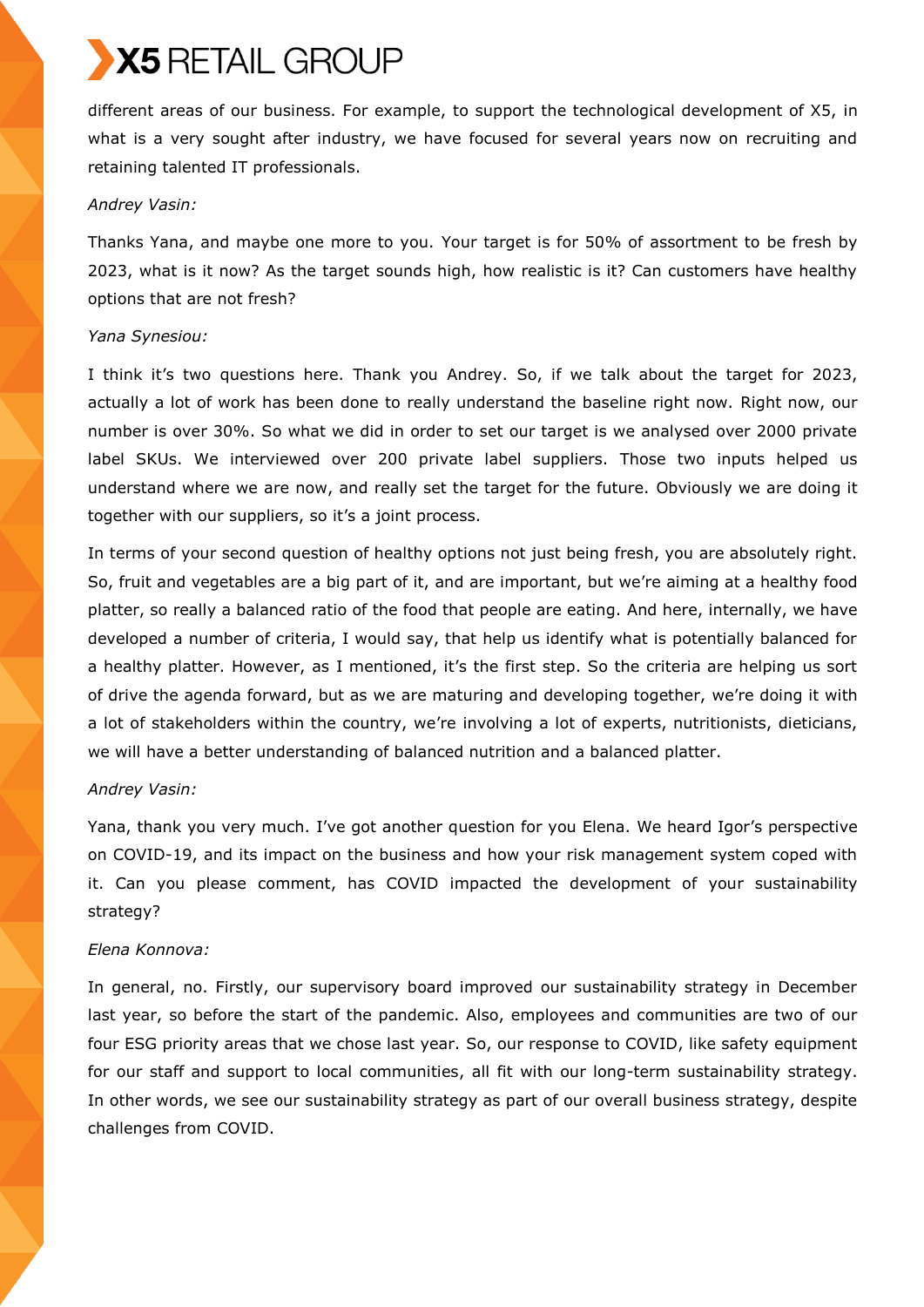

## *Andrey Vasin:*

Thanks Elena. I think we have a few more questions, probably Yana will take it. What steps has the company taken to identify and manage climate and other environmental risks in the agricultural supply chain? Have you identified any suppliers that are highly exposed to these risks?

#### *Yana Synesiou:*

Thank you Andrey. So, sustainable supply chain is a really big focus for us, and we have done a number of things. First of all, together with our suppliers, we identify what sustainable packaging is. We created our recommendations, that Elena has talked about, and helped build the baseline of where we are right now. This is a really big topic for us, the sustainable packaging, that will definitely have a big impact on our supply chain.

The other area is the certification; we have done a big analysis on all the potential certificates that are out there. We identified the certificates that are relevant for our assortment, and we have developed separate recommendations to our suppliers, showing what certifications we would prefer for them to have. We are in constant dialogue right now with our suppliers to better understand what can be done in the near future. In terms of longer-term plans, obviously, the climate risks and the ecological risks are a big, big topic, and it really is our next step that we will be focusing on massively in 2021.

#### *Andrey Vasin:*

Thank you Yana. I've got a question to Natalia on the ESG ratings, because clearly they're an important indication of a company's performance in the ESG domain. Can you share your plans on working with ESG agencies? What kind of ESG ratings do you target currently?

#### *Natalia Zagvozdina:*

Yes, thank you for this question. Indeed, there are several agencies that were looked at a couple of years ago and we resolved to start working with additional ones. We presented to you today the four main ESG ratings that we have received and on each of them we have seen an improvement. We work with MSCI ESG, Sustainalytics and Bloomberg ESG. We have had a significantly larger effort on the IR side, on top of the efforts of Elena and Yana's teams, to actually look deeper into what we already do in ESG on the IR side. We have approached it from the angle of better understanding the methodology of each of the rating agencies, and you know that some of them change the methodology.

We have increased disclosure, we have approached internally the HR, for example, starting to disclose the personnel turnover, which we didn't do before. And there will be higher granularity, we hope, with more information from various parts of the ESG agenda. We've also, on the IR website, introduced the ESG data book, as you know. It will be updated semi-annually. Some of the data for a company of our size is difficult to collect more frequently than once a year. We will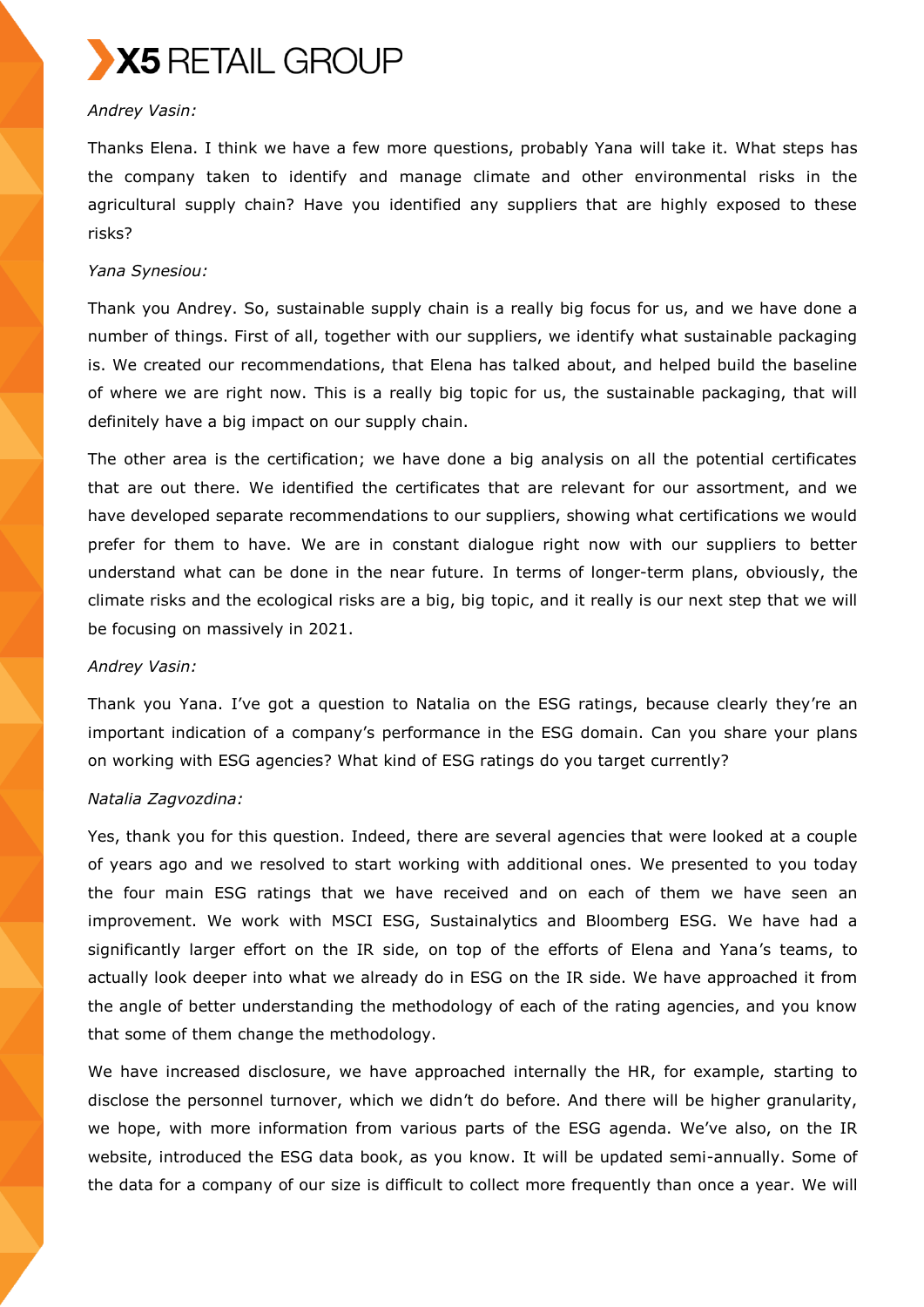try to do it as often as we can as we go forward, as X5 continues to build internal systems to monitor and control the progress.

I also want to mention that, Elena, correct me if I'm wrong, at least twice a year, the supervisory board will be looking at ESG issues, which was not a part of their agenda before. And I also vividly remember a discussion internally, a year ago, when the management of X5 explicitly said they understand the ratings that investors are working with, but X5 will be adapting the new ESG strategy because the company believes it is right to do so. It will enhance the sustainability of the business. And as a derivative of that, we should see higher ESG ratings. And so far, I'm glad to say we're going in this direction.

#### *Andrey Vasin:*

Thanks, Natalia.

#### *Yana Synesiou:*

Can I actually add on to Natalia's points? So, transparency, which Natalia talked about, is a crucial element of our ESG development. Within the works, of course there is the supervisory board that is monitoring our progress twice a year. But on top of that, our management team internally is checking the progress on a quarterly basis. More than that, if we talk about our data book, our top management has constant access to all the numbers in that data book, helping them understand how the numbers are changing on a continuous basis. We are also doing a lot of training for all of our management team, as well as other employees, to make sure that everyone, A, understands what sustainable development is, and, B, what our strategy is and what we are doing there. Thank you.

#### *Andrey Vasin:*

Thanks Yana, I think maybe you'll take another question. Can you provide any additional information with regards to targets for increasing the share of healthy products in the assortment?

#### *Yana Synesiou:*

Shall I take it, Andrey? Thank you. So, in terms of the healthy products, it's actually an interesting area for us. We have done a lot of work in understanding, at least initially, what healthy products are. We have developed internally nine main criteria that help us distinguish healthy products. The criteria are gluten-free, organic, vegan, natural or wholesome ingredients, fresh from the farm, high protein, low calorie, no added sugar and any additional criteria that we will be incorporating. This has become a basis for our conversation with our suppliers. And whenever the supplier is offering us a healthy product, we request a number of certificates, or proof, that the product is really organic, or vegan, or any other criteria. But this is just the beginning, so we understand our baseline, we run through our assortment to understand where we are, and we know our current levels. And now, we really want to expand our idea from just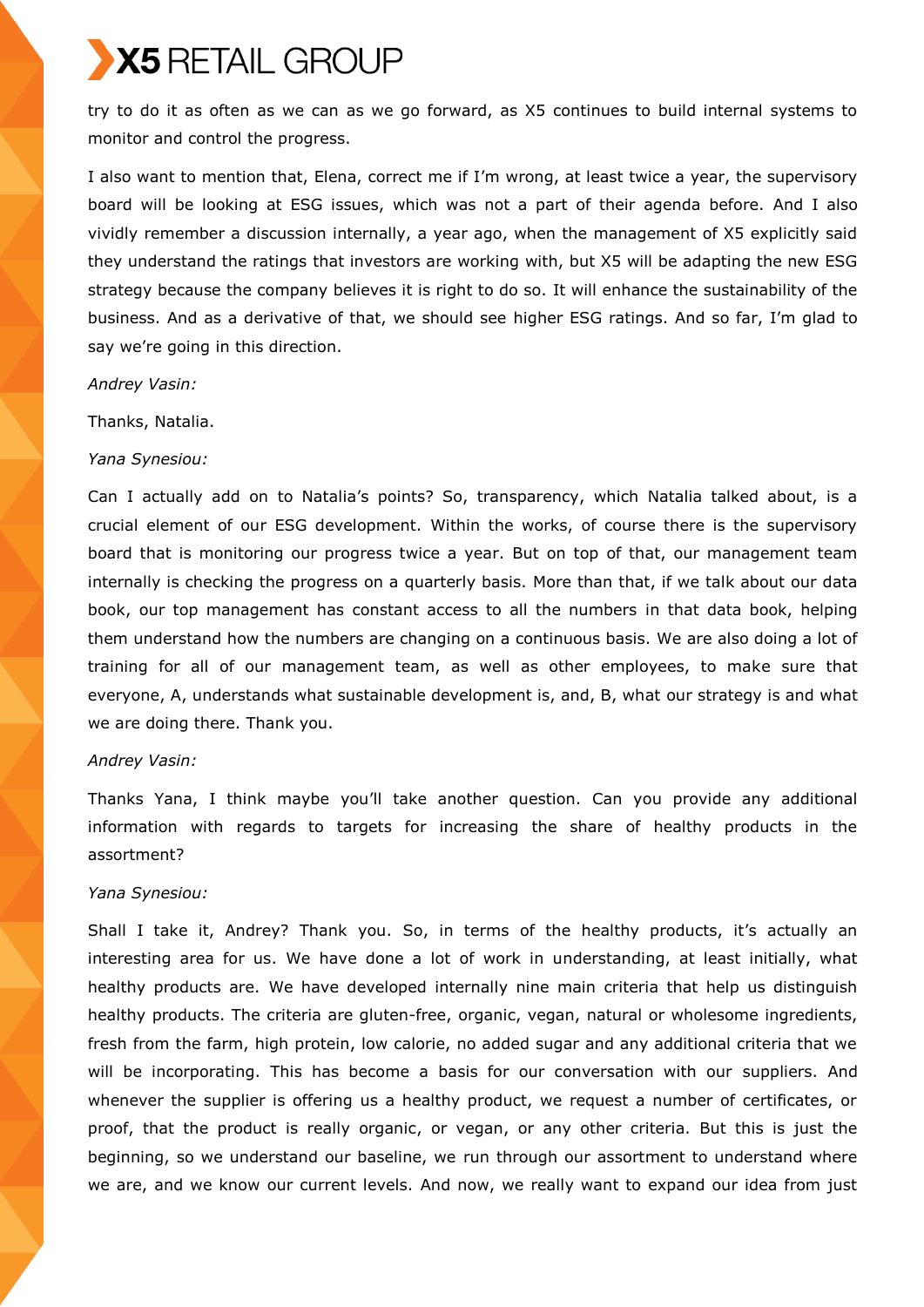healthy products to really a balanced platter, which has fruits and vegetables and all the other type of products that are necessary for healthy living, and this is the process we are working on right now.

## *Andrey Vasin:*

Thanks Yana. Elena, the next question I think probably you'll take it. What is the sensitivity of the company to adjustment in the minimum wage? Does the company pay a premium for this? If so, roughly what size, and is this a matter of policies?

## *Elena Konnova:*

Yes, we regularly monitor the level of competitive wages in all the regions of our presence, and align them to the market level. In all regions, average wages for relevant position are higher than the federal minimum wage, and the minimum wage at X5 exceeds the federal minimum wage by 40-60%, depending on the region. Russian regulation doesn't require that an employee's monthly salary exceeds the minimum wage. Nonetheless, salaries in X5 are always exceeding the minimum wage.

## *Andrey Vasin:*

Thank you Elena. I've got another question here. What percentage of suppliers are audited, and on what basis are those audited suppliers selected? How often would a supplier expect to be audited and – well actually it's three questions, but do audits include environmental and labour considerations of suppliers?

## *Elena Konnova:*

Thank you. So, all of our new suppliers must undergo a mandatory audit to confirm that their production facilities are compliant with the regulatory requirements for quality and food safety, as well as cleanliness, hygiene guidelines and production and storage areas, upheld by X5 retail group. Depending on the results of an audit, a supplier is audited every one, two or three years. Audits do not include environmental and labour considerations right now. But suppliers are requested to provide certificates for environmental management systems and social responsibility management systems. Thank you.

## *Andrey Vasin:*

Elena, maybe you'll take the next question. What is the supplier split between domestic and international? What is the average length of supplier relationship?

## *Elena Konnova:*

Direct inputs accounts for only 4.2% of sales. Majority of international producers have local production in Russia. Unfortunately, we don't track the length of the supplier's relationship. The contracts with suppliers have no terms limits, and as long as a product is in demand, we continue cooperation with a certain supplier.